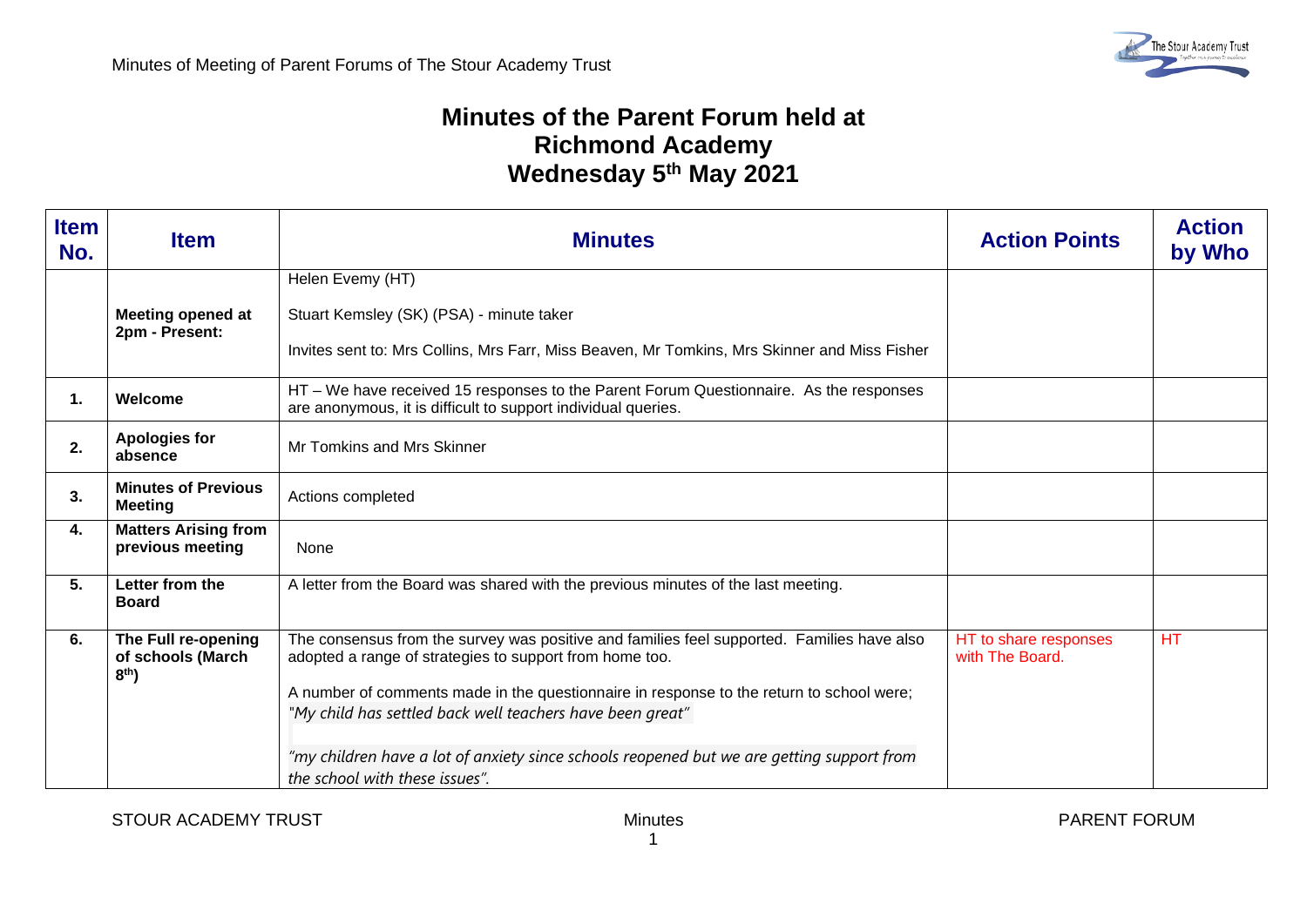|    |                       | "I feel both my children have had their wellbeing looked after Both my children have very<br>different support needs. However, they both thrived with the last lockdown school at home<br>structure".<br>"We have found they are quite strict for the older children. Not fully understanding of the<br>older children's needs. After being home for a long time in lockdown. It's hard for them to re<br>adjust"<br>"It has gone very well, and I have had no concerns"!<br>"I feel it was the right time for my child to return to school as a lack of routine and<br>socialising was having an impact on not only their mental health but also behaviour".<br>"I think the school have done an amazing job at looking after the children's wellbeing. My<br>eldest has been having some issues at school, but I am very happy with the way the school is<br>helping him and supporting me". |                                                                                                                                                                                                                                                                  |           |
|----|-----------------------|------------------------------------------------------------------------------------------------------------------------------------------------------------------------------------------------------------------------------------------------------------------------------------------------------------------------------------------------------------------------------------------------------------------------------------------------------------------------------------------------------------------------------------------------------------------------------------------------------------------------------------------------------------------------------------------------------------------------------------------------------------------------------------------------------------------------------------------------------------------------------------------------|------------------------------------------------------------------------------------------------------------------------------------------------------------------------------------------------------------------------------------------------------------------|-----------|
| 7. | <b>School Dinners</b> | From the responses received, a number of the children have packed lunches. However, those<br>that do have school lunches on the whole enjoy them as shown in the quotes below.<br>"I think what you provide and range has helped my little boy improve in eating. Now at<br>home, dinners are better as he will eat what we're having".<br>"Yes both my kids have school meal and they love to eat in school"<br>"She is entitled to free school meals but refuses to have them saying that they are not nice,<br>apart from the Wednesday roast and the fish fingers".<br>"My children don't have school dinners everyday but when they do have them they always<br>say how nice the food is".                                                                                                                                                                                                | <b>Speak to Teachers to</b><br>encourage them to<br>reassure parents that<br>Dietary needs can be<br>catered for within school<br>meals<br><b>Feedback to Nourish that</b><br>portion sizes could be<br>improved<br>Feedback the positive<br>comments to Nourish | <b>HT</b> |